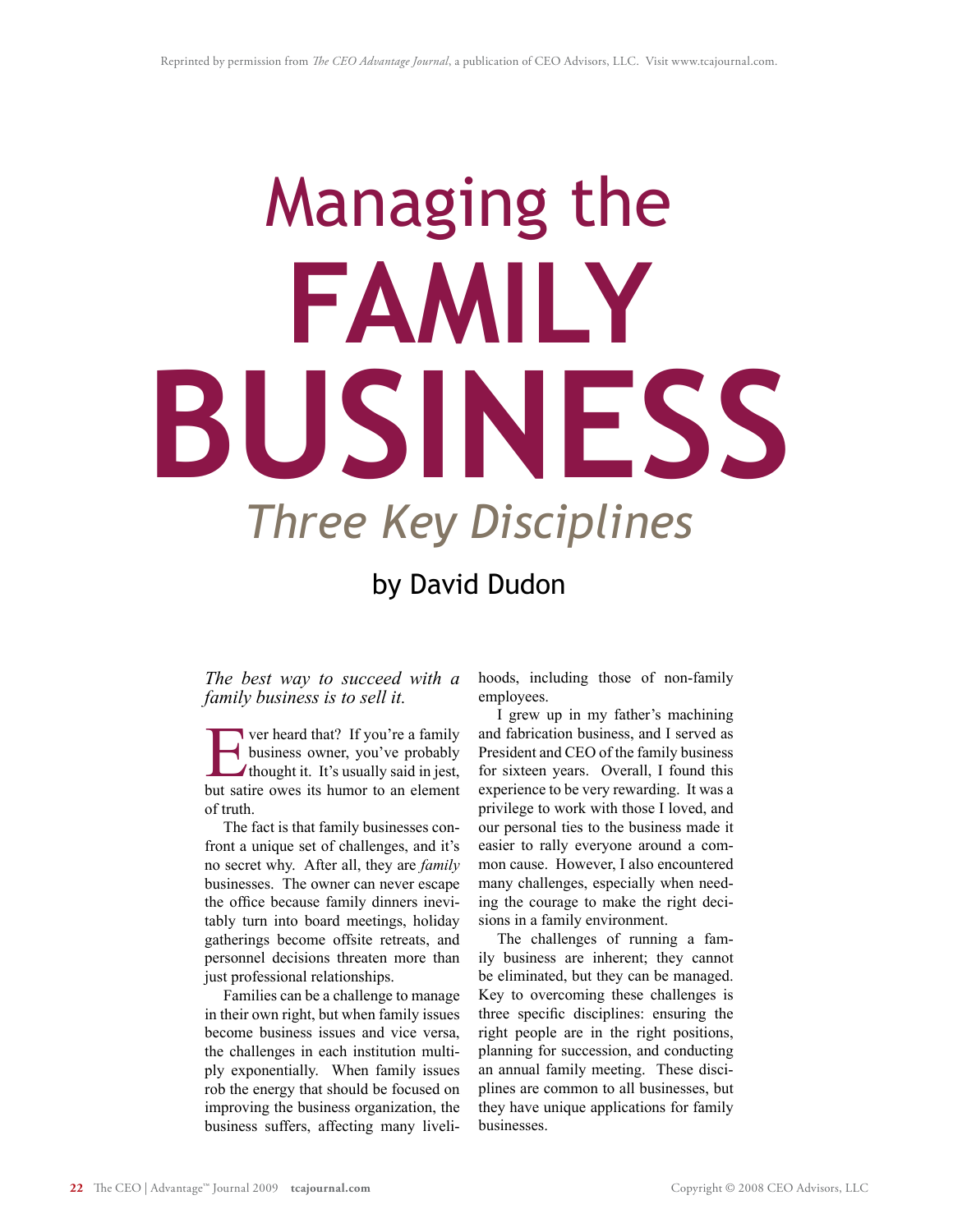## **JOHNNY ON THE (RIGHT) SPOT**

Jim Collins writes in *Good to Great*: "People are not your most important asset. The *right* people are." He goes on to say that with the right people, the need to manage and motivate people is almost nonexistent. With the wrong people, you don't have a chance at having a great company. This presents a unique challenge for the family business because it doesn't always have a choice in choosing its people.

Before going further, let's clarify that this is not all bad. Having family involved in the business offers some potential advantages. For one thing, the core values and work ethic of family members are likely to be closely aligned, and the fact that they share a personal stake in the company's success is a powerful motivator for performance.

Of course, this natural familiarity with one another can also be a curse. It's hard enough to disagree with those you don't know and love, but even harder with those you do. When unhealthy dissension occurs, the rift can run quite deep, especially when there's no "escaping to home" from the family business.

So is Collins's observation relevant to family businesses? Absolutely. You might not be able to choose your people, but you can – and must – ensure that the right people are in the right *positions*. It's not easy, but it must happen for long-term success. In running my own family business, I found several principles to be invaluable in this regard. Like anything else, they are simple to understand, but difficult to execute. Nonetheless, you must find a way.

**First, never create a position for a family member.** For that matter, not every leadership position needs to be filled by a family member, regardless of who is available and interested. The goal is to get the right people in the right positions, not the positions for the people. Family members must understand that bloodline does not guarantee a position in the company, much less the executive team. It is particularly difficult for the first generation to face this fact. They want their children to run the company, but genes don't automatically deliver the right stuff to manage effectively. Nobody benefits if the business suffers, so business health must supersede family desires.

That said, it may be appropriate to show favoritism toward a family member, but only after he has applied and proven his qualifications like anyone else. Setting clear rules ahead of time regarding the hiring of family members will lessen the headaches when that time comes.

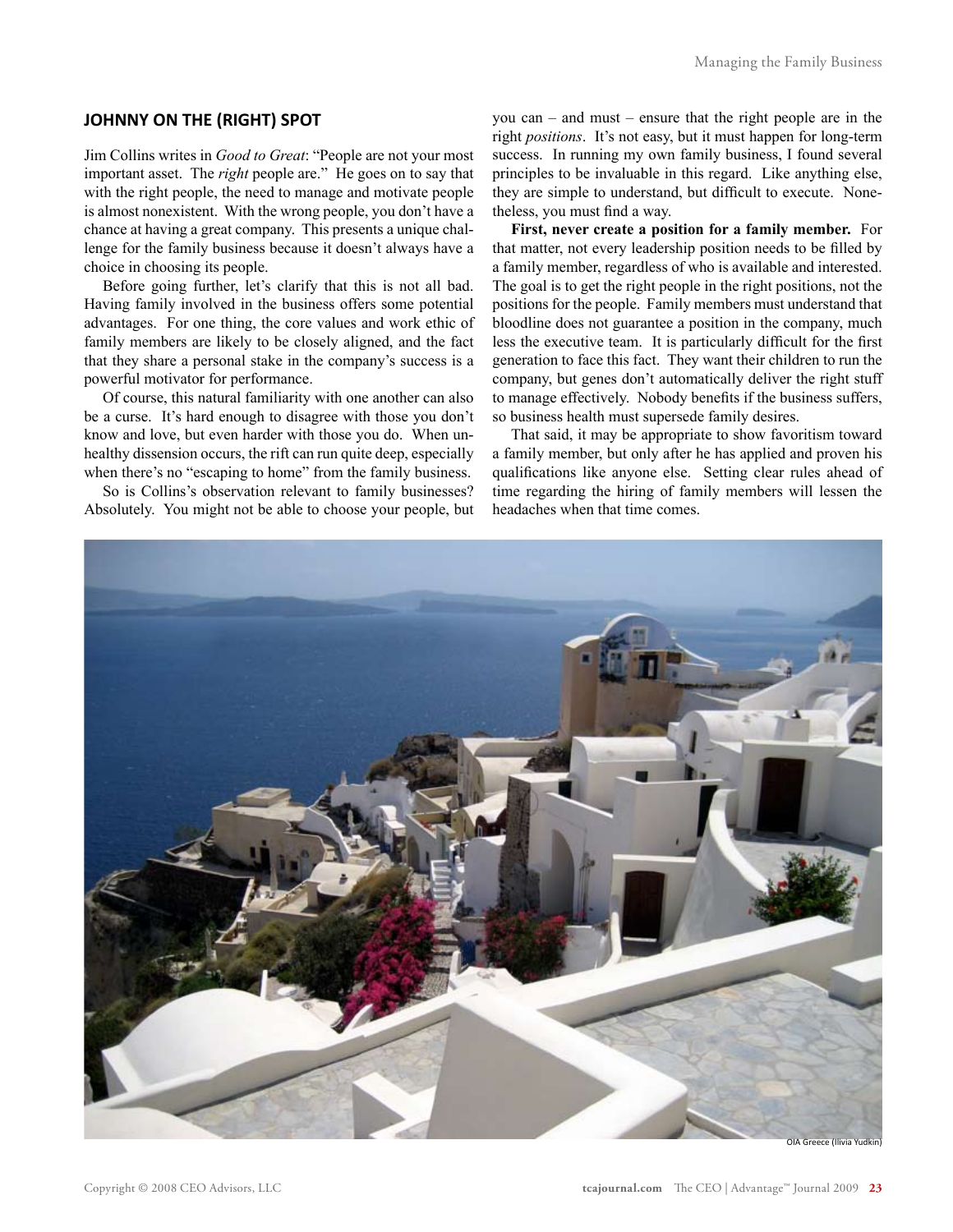**Second, it's important to understand that, contrary to common assumption, the oldest child is not always the right choice for a position.** I was the second son in my family, and it was not easy for anyone when I took control of the business. The reality, however, was that the CEO role did not fit my older brother's strengths. He had an essential role to fill in our business, but it was not as CEO. When I took the CEO role, I was not "promoted" above him in the family; he was still my older brother and respected as such. To his credit, he recognized that our roles in the family and our roles in the business were separate vocations. I admire him for the humility he demonstrated, which is perhaps the rarest, yet most important, characteristic of a leader.

Many families try to compromise by allowing a family member to share a position with another person. This does not work. If all are accountable, none are accountable. Furthermore, if one of the people sharing the job is not a family member, the non-family member will feel less freedom to make independent judgments, no matter how much he's assured otherwise by his management. This is bad business.

**Third, never have one generation report to its parent generation.** The parent boss is usually either too hard or too easy on his son or daughter employee. In response, the child tends to mimic the parent and never branches out to develop new professional skills or insights. I strongly recommend that a non-family employee supervise later generations of family employees.

### **WHEN JUNIOR NEEDS TO MOVE**

Inevitably, a time will come when a family member needs to be fired or moved to another position. Understandably, but destructively, most family CEOs don't have the courage to follow through. Rather, they deceive themselves into thinking that they can develop the family employee. When it becomes clear that this won't happen, the CEO must face the facts and act.

I know of one family restaurant owned by several brothers who tried to avoid this situation altogether by refusing to hire any children. Their business was very successful, but when they grew older and decided to get out of the business, they had a problem. As the entrepreneurs, they had never relinquished any control of the business to their employees. Worse, their "our way or the highway" approach had inhibited their ability to develop anyone to succeed them. The restaurant was so closely identified with them that would-be buyers were scared by what they perceived to be a dead end. With no buyers and no future leaders in the organization, they had to close the doors, left with nothing but their memories. In attempting to avoid one problem, these brothers later realized that even they could not escape the issue of succession planning.

Most family businesses do not mirror these brothers' restaurant with nobody waiting in the wings, but regardless of approach, every business needs a successful succession plan. Because of the unique personal issues involved in a family business, it's very difficult for the CEO to do this without an independent advisory board composed of non-family members.

Therefore, **I encourage all CEOs of family businesses to form an advisory board before developing a succession plan.** This is important for all CEOs, but it's *imperative* for a family business. My advisory board was a small group of experienced confidants who could offer the unique perspective and the independent viewpoint I needed to make all difficult decisions, especially those involving family. Their advice enabled me to cite multiple independent perspectives to reinforce my decisions, rendering them more readily acceptable to my family.

**It's never too early to develop a succession plan.** Ideally, it should be in place long before you need it. If it's thrown together out of necessity, emotion is much more likely to play a role both in its design and the family's level of support. In laying out the plan, it's also important that no person's name be filled in the boxes. Set the structure of the plan before assigning names. Again, this will limit the influence of emotion over rationale in securing the company's future. When the time comes to enact the plan, it then becomes a matter of principled execution instead of emotional reaction.

Typically, family members are supportive of this process. Ironically, it's the *spouses* of family members that tend to be dissatisfied. Whatever the reasons, I've seen it happen too many times to ignore, and CEOs of family businesses should be prepared for this dynamic.

#### **FAMILY MEETING**

The third fundamental discipline for family businesses is a family meeting *separate* from the business meetings. All family members have a personal and financial interest in the success of the business whether they work there or not.Perhaps they actually own stock through inheritance, or perhaps their interest is just in ensuring that Mom has enough money to live when Dad dies. Whatever the reason, they should be informed of the state of the business. Therefore, the family council should consist of *all* family members. This is not only fair and in good order, but it will also avoid future family conflicts stemming from ignorance and confusion.

Use these meetings to teach the entire family about the business itself and the roles of the family members in the business. Those outside the business often have the wrong concept of what benefits those inside the business receive. They might believe, for example, that the business members use the company

All CEOs should form an advisory board to ask tough questions, provide independent perspectives, and suggest solutions, but it's imperative for a family business.